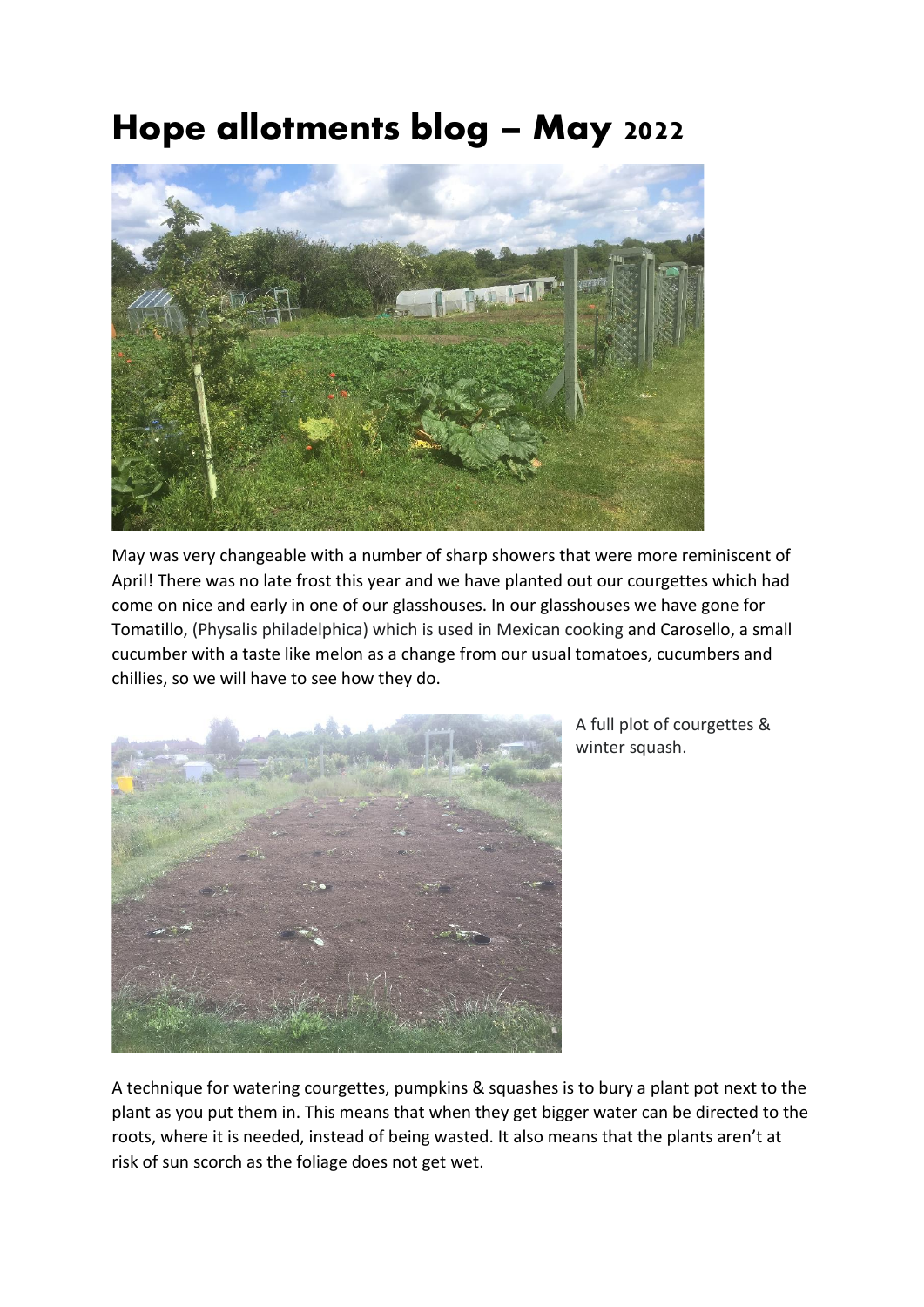A fledgling Thrush on a chair outside one of the sheds.

This is great news!

Thrushes have been in decline in part because of the indiscriminate use of slug pellets and it is very encouraging to see a fledgling on the allotments.



## **Looking forward to July.**

July is a truly summer month which can be very hot and dry. This means a lot of watering although there can often be summer thunder storms which supply plenty of free water.

Try to water in the early morning or late evening but remember that if a plant reaches its Permanent Wilting Point (PWP) it will not recover so it is better to water in the sun than not at all.

If you have a glasshouse you will need to be careful and provide ventilation and shade where necessary as plants like tomatoes stop growing if the temperature gets too hot. Some plants, like lettuce, can also suffer from high temperature dormancy so be aware if you are sowing seeds in the heat.

By July most of the crops have been planted and a number are already being harvested so there's plenty of work to do. We rely on volunteers, both individual and corporate, to help us keep the weeds under control, do the watering and harvest the produce. If you fancy a shot give us a call at the Hope centre on 01604 214300.

We are hoping to start our veg box scheme this summer. If you are interested please E-mail us at [gardening@northamptonhopecentre.org.uk](mailto:gardening@northamptonhopecentre.org.uk) for more details and prices.